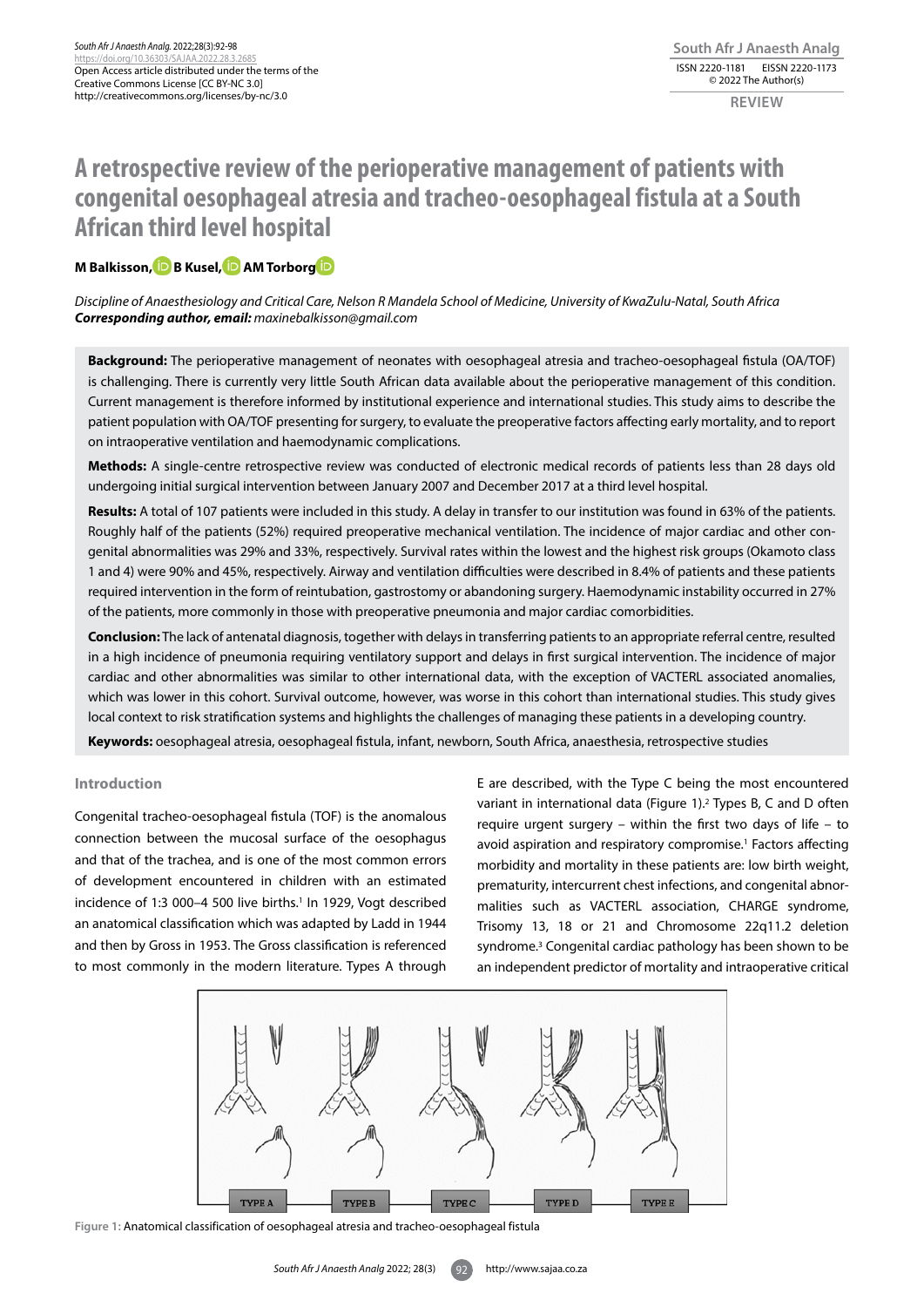| <b>Okamoto classification</b> | <b>Class</b> | Birth weight | <b>Cardiac comorbidity</b>  | Survival rate % |
|-------------------------------|--------------|--------------|-----------------------------|-----------------|
|                               |              | $> 2$ kg     | <b>NIL</b>                  | 100             |
|                               | Ш            | $<$ 2 kg     | <b>NIL</b>                  | 81              |
|                               | Ш            | $> 2$ kg     | Major cardiac abnormalities | 72              |
|                               | IV           | $<$ 2 kg     | Major cardiac anomalies     | 27              |

**Table I:** Risk classification

Source: Modified from Okamoto et al.4

events in infants with OA/TOF.<sup>1</sup> In considering the preoperative factors contributing to early mortality in this patient group, review texts often refer to the prognostic classifications by Waterston, Spitz and, more recently, Okamoto (Table I).4

Difficulties in the provision of anaesthesia arise from airway management, ventilation and the occurrence of haemodynamic instability.5 The perioperative management of these neonates is not standardised and little to no data exists on local population characteristics or outcomes.

## **Aim**

The purpose of this study is to describe the characteristics and perioperative management of infants presenting to a third level hospital between 1 January 2007 and 31 December 2017 for surgical correction of congenital tracheo-oesophageal fistulae (TOF) and oesophageal atresia (OA) and to evaluate the preoperative patient factors affecting mortality. The secondary objective was to determine the nature and frequency of intraoperative complications related to airway management and haemodynamic instability in this group.

#### **Methods**

Following ethical (BE 526/18) and hospital approval, a retrospective clinical audit of neonates undergoing initial surgical treatment for oesophageal atresia with tracheo-oesophageal fistula (OA/TOF) at Inkosi Albert Luthuli Central Hospital (IALCH), Durban, South Africa, was conducted. Patients undergoing surgery between January 2007 and December 2017 were identified from the hospital's electronic medical record (EMR) system. The variables were extracted and placed in a Microsoft**®** Excel spreadsheet by the principal investigator and then deidentified.

The variables collected included demographic data; preoperative data – including the timing of the diagnosis, delays in transfer, associated congenital anomalies (cardiac and non-cardiac), the presence of pneumonia and the need for preoperative ventilation; intraoperative data and complications; and postoperative and outcomes data.

## *Statistical methods*

Categorical data were analysed in Microsoft**®** Excel (2016), using simple descriptive statistics and were presented as number (*n*) and percentage (%).

## **Results**

A total of 129 patients were identified. Patients with incorrect diagnoses, patients with pure OA without a fistula and patients not receiving surgical intervention were excluded. The final number of patients recruited was 107 (Figure 2). This cohort's characteristics are shown in Table II.

In this cohort, the majority of the patients (95%) were diagnosed with OA/TOF postnatally.

When categorised according to the World Health Organization's (WHO) subcategories of preterm birth, 49% of the cohort were born prematurely, the majority of those (73%) being moderate to late preterm (33–37 weeks), and one participant born at less than 28 weeks gestation. The average birth weight was 2 400 g.

The average age at transfer to the referral hospital was three days. Six patients were only referred after ten days postbirth. From arrival at the hospital until surgery, a further two days elapsed on average, which resulted in most patients receiving the first surgical intervention between day four and five of life (Figure 3).

Roughly half of the patients (52%) were ventilated preoperatively, with the diagnosis of aspiration pneumonia being the most common indication (70%).



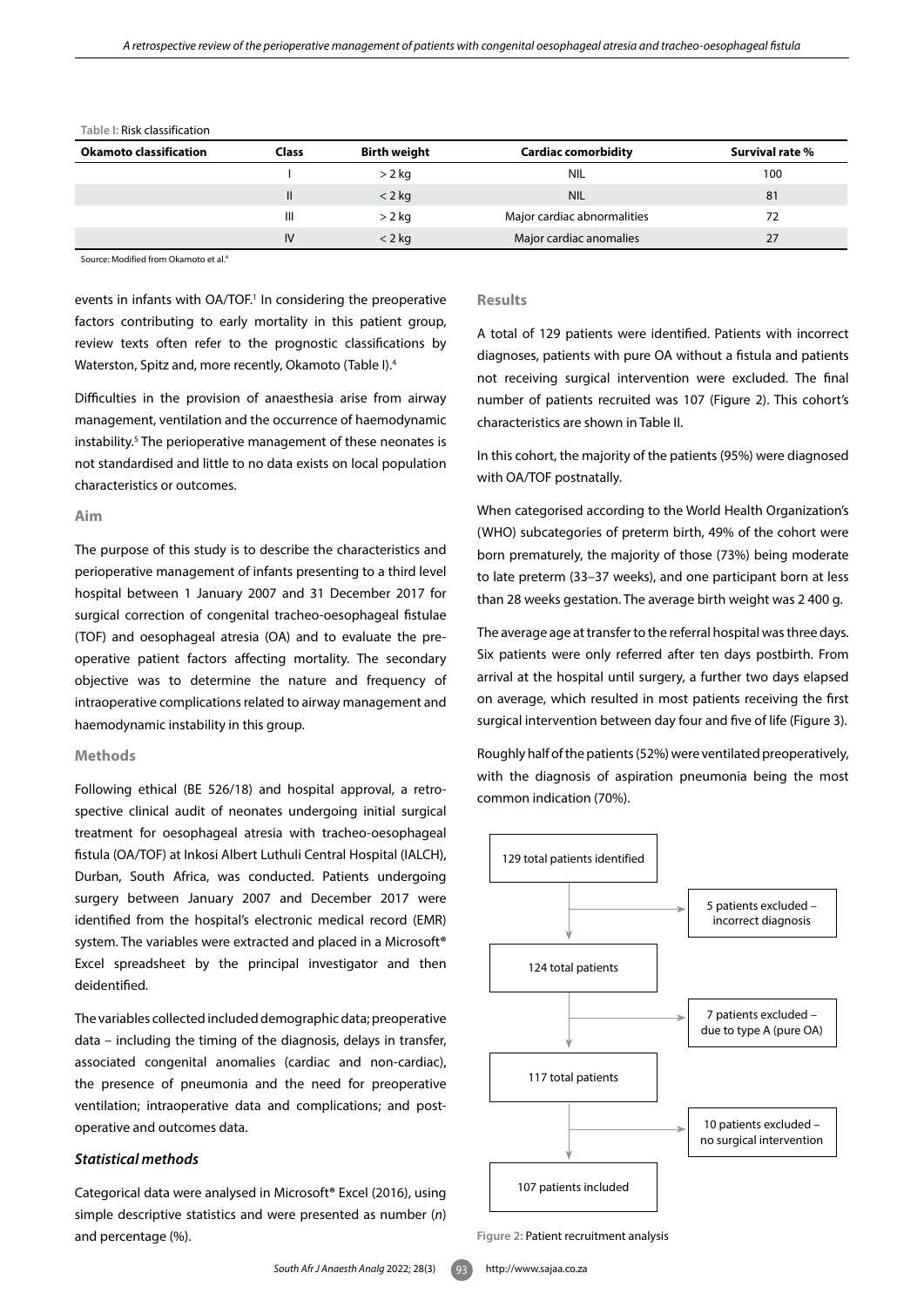

#### **Table II:** Cohort characteristics

| Category                                            | <b>Number</b><br>$(n = 107)$ | %                         |  |
|-----------------------------------------------------|------------------------------|---------------------------|--|
| Gender                                              |                              |                           |  |
| Male                                                | 62                           | 58%                       |  |
| Female                                              | 45                           | 42%                       |  |
| <b>Gestational age at birth</b>                     |                              |                           |  |
| Average                                             |                              | 36 weeks (27-40 weeks)    |  |
| Preterm                                             | 53                           | 49.5%                     |  |
| Moderate to late preterm (33-37<br>weeks)           | 39                           | 73% of preterm            |  |
| Very preterm (28-32 weeks)                          | 13                           | 24% of preterm            |  |
| Extremely preterm (< 28 weeks)                      | 1                            | 2% of preterm             |  |
| <b>Birth weight</b>                                 |                              |                           |  |
| Average                                             |                              | 2 400 g (1 000 g-4 500 g) |  |
| $> 2000$ q                                          | 79                           | 74%                       |  |
| < 2000 q                                            | 28                           | 26%                       |  |
| <b>Timing of diagnosis</b>                          |                              |                           |  |
| Antenatal                                           | 5                            | 5%                        |  |
| Postnatal                                           | 102                          | 95%                       |  |
| Preoperative ventilation requirement and indication |                              |                           |  |
| Ventilated                                          | 56                           | 52%                       |  |
| Indication for ventilation                          |                              |                           |  |
| Pneumonia                                           | 40                           | 37%                       |  |
| <b>RDS</b>                                          | 13                           | 12%                       |  |
| Other                                               | 3                            | 2%                        |  |
| Not ventilated                                      | 51                           | 48%                       |  |

RDS – respiratory distress syndrome

All the patients who were taken for surgery received a preoperative echocardiogram which demonstrated major structural cardiac abnormalities in 29% and minor defects in a further 48% of patients (Table III). The aortic arch was shown to be rightsided in 7% of the patients during preoperative assessment. One patient had a different finding at surgery than what was reported preoperatively.

**Table III:** Cardiac and congenital anomalies

| <b>Cardiac anomaly</b>         | $n = 107$                                                | Percentage (%) |  |
|--------------------------------|----------------------------------------------------------|----------------|--|
| Minor                          | 51                                                       | 48%            |  |
| Major                          | 32                                                       | 29%            |  |
| Aortic arch side               | $n = 107$                                                |                |  |
| Left                           | 99                                                       | 92.5%          |  |
| Right                          | 8                                                        | 7.5%           |  |
| <b>Congenital anomalies</b>    | $n = 107$                                                | Percentage (%) |  |
| <b>VACTERL</b> association     | 6                                                        | 5%             |  |
| Other                          | 30<br>28%                                                |                |  |
| <b>Minor cardiac anomalies</b> | <b>Major cardiac anomalies</b>                           |                |  |
| Patent ductus arteriosus       | <b>ASD</b>                                               |                |  |
| Patent foramen ovale           | <b>VSD</b>                                               |                |  |
|                                | <b>Tetralogy of Fallot</b>                               |                |  |
|                                | Tricuspid regurgitation                                  |                |  |
|                                | Pulmonary stenosis                                       |                |  |
|                                | Pulmonary hypertension                                   |                |  |
|                                | Transposition of the great arteries                      |                |  |
|                                | Aortic stenosis and tubular hypoplasia<br>of aortic arch |                |  |
|                                | Common atrium                                            |                |  |
|                                | Double outlet right ventricle                            |                |  |

VACTERL – vertebral, ano-rectal, cardiac, tracheo-oesophageal, renal, limb, ASD – atrial septal defect, VSD – ventriculo-septal defect

All patients were investigated preoperatively using plain x-ray as well as abdominal and cranial ultrasound. Of all patients, 28% were found to have associated congenital abnormalities with 5% meeting the criteria for VACTERL association (three or more defects). Congenital abnormalities are listed by organ system in Table IV.

Intraoperatively, the majority of patients (89%) received an inhalational induction with sevoflurane as the agent of choice (Table V). Bronchoscopy was performed on most patients (96%) prior to surgical incision, 87% via rigid and 9% via flexible bronchoscope.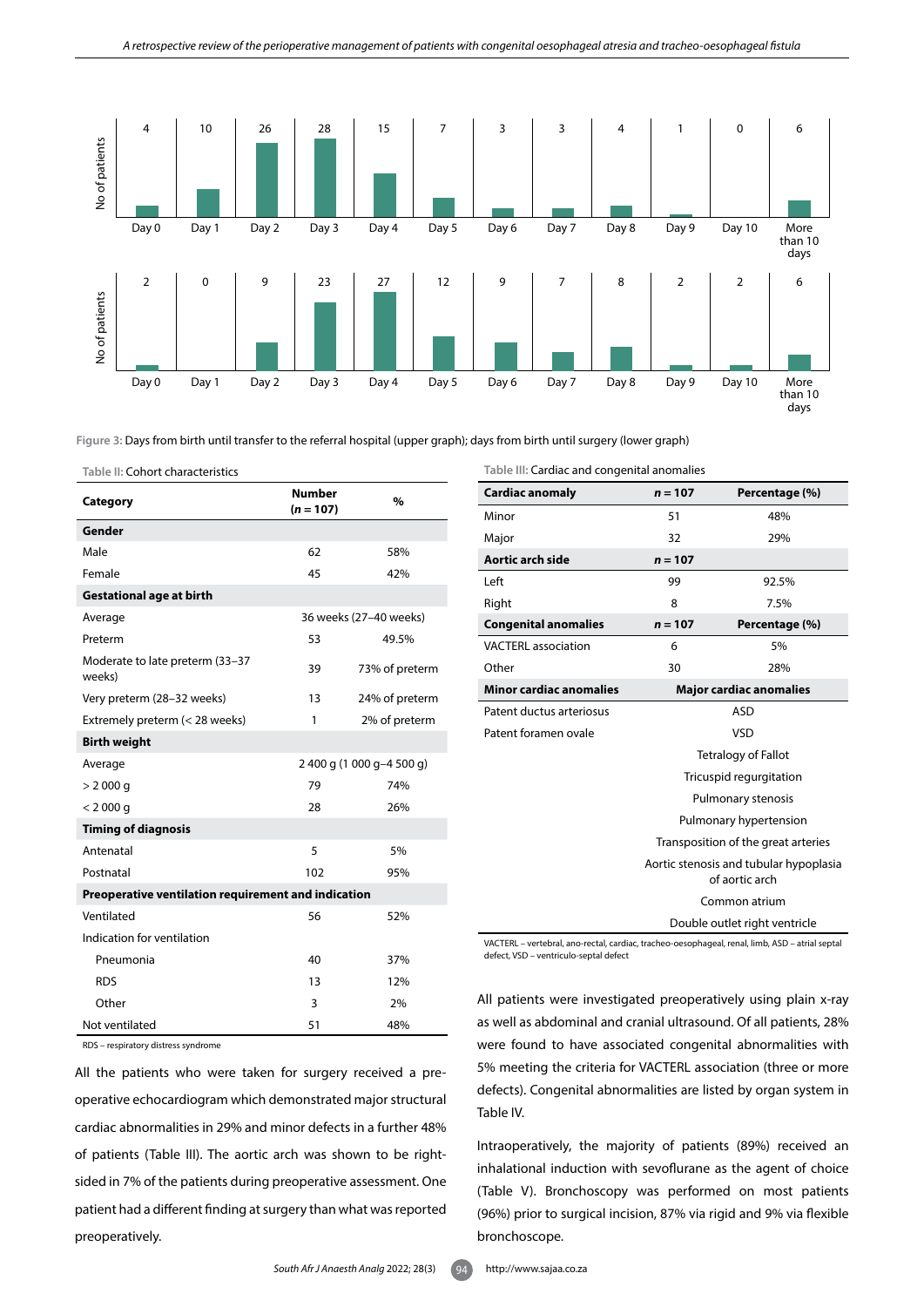| Table IV: Breakdown of non-cardiac congenital abnormalities by |  |
|----------------------------------------------------------------|--|
| organ system                                                   |  |

| <b>System</b>                        | <b>Congenital abnormalities</b>                  | $n = 36 (%)$            |  |
|--------------------------------------|--------------------------------------------------|-------------------------|--|
| <b>Skeletal</b>                      |                                                  |                         |  |
| <b>Bilateral club feet</b>           | 1(2.7%)                                          |                         |  |
| Syndactyly                           |                                                  | 1(2.7%)                 |  |
| Radial hypoplasia                    |                                                  | 1(2.7%)                 |  |
| Clavicular agenesis                  |                                                  | 1(2.7%)                 |  |
| Extra digit                          |                                                  | 1(2.7%)                 |  |
| Missing digit                        |                                                  | 1(2.7%)                 |  |
|                                      | Vertebral: hemivertebra/sacral anomaly/scoliosis | 3(8.3%)                 |  |
|                                      | <b>Gastrointestinal tract</b>                    |                         |  |
| Duodenal atresia                     |                                                  | 5 (13.8%)               |  |
|                                      | Ano-rectal malformation                          | 4 (11.1%)               |  |
| Imperforate anus                     |                                                  | 4 (11.1%)               |  |
| Gastroschisis                        |                                                  | 1(2.7%)                 |  |
| Omphalocoele                         |                                                  | 1(2.7%)                 |  |
| Umbilical hernia                     |                                                  | 1(2.7%)                 |  |
| Renal                                |                                                  |                         |  |
| Agenesis                             |                                                  | 1(2.7%)                 |  |
| Hydronephrosis                       |                                                  | $2(5.5\%)$              |  |
| Ectopic kidney                       |                                                  | 1(2.7%)                 |  |
| Chromosomal                          |                                                  |                         |  |
| Trisomy 18<br><b>CHARGE</b> syndrome |                                                  | 4 (11.1%)<br>$2(5.5\%)$ |  |
| Other                                |                                                  |                         |  |
| Situs inversus<br>Cataract           |                                                  | 1(2.7%)<br>1(2.7%)      |  |

CHARGE – coloboma, heart defects, atresia choanae, growth retardation or genital abnormalities, ear abnormalities

The fistula was located at the carina in 43% of cases. In 45% of the patients, the fistula was between 0.5 and 1 cm from the carina, and in a further 12% of the patients, it was more than 1 cm away from the carina. The size of the fistula was not consistently described across cases and could, therefore, not be included in this analysis. Following bronchoscopy, the patients were all intubated and anaesthesia was maintained with sevoflurane in oxygen and air.

Almost all cases (96%) were ventilated using a control mode while 4% were reported to be breathing spontaneously throughout the procedure. A neuromuscular blocking agent was used in 35 patients (32.7%), either cisatracurium (60%) or atracurium (25%). Analgesia was managed in all cases with fentanyl and ketamine, while nine patients (8.4%) also had epidural analgesia. Ventilatory difficulty and desaturation were documented in nine patients (8.4%). Haemodynamic instability was indicated in up to 26 patients (24%) by need for fluid boluses with or without the use of inotropes. The mean duration of anaesthesia was 164 minutes (range: 75–330 minutes).

The surgical technique in 90% of the cases was a right-sided thoracotomy. Thoracoscopic access was used in the other 10% of the cases, one of which required conversion to open surgery. Characteristics of the OA/TOF found at surgery are shown in

Table V. The most common type was Type C (91%), while 7% was Type B and 2% was Type E. Five of the 107 patients were described as having a 'long gap atresia'. **ICU transfer Days to extubation in ICU** Mode 5 Min 0 **Duration of case Surgical approach** IV – intravenous, ICU – intensive care unit, § – transfusions, fluid boluses, cardiac arrest

> All neonates were transferred intubated and ventilated to neonatal ICU, where they were ventilated for an average of seven days postoperatively. The 60-day in-hospital survival rate in this cohort was 79%. Mortalities were stratified by gestational age,

**Table V:** Perioperative management

| <b>Induction</b>                                | $n = 107$   | Percentage (%) |
|-------------------------------------------------|-------------|----------------|
| Inhalational                                    | 95          | 89%            |
| Intravenous                                     | 12          | 11%            |
| <b>Muscle relaxant</b>                          |             |                |
| Used                                            | 35          | 33%            |
| Not used                                        | 72          | 66%            |
| <b>Maintenance</b>                              |             |                |
| Inhalational                                    | 107         | 100%           |
| Intravenous                                     | 0           | 0              |
| <b>Analgesia</b>                                |             |                |
| Intravenous                                     | 98          | 92%            |
| Regional and IV                                 | 9           | 8%             |
| <b>Mode of ventilation</b>                      |             |                |
| Controlled                                      | 103         | 96%            |
| Spontaneous                                     | 4           | 4%             |
| <b>Ventilation difficulties</b>                 | 9           | 8,4%           |
| Tube displaced                                  | 3           | 2.8%           |
| Large fistula leak                              | 2           | 1.8%           |
| Emergency gastrostomy required to<br>decompress | 1           | 0.9%           |
| Desaturation due to cardiac cause               | 2           | 1.8%           |
| Unspecified                                     | 1           | 0.9%           |
| Haemodynamic instability                        | 26          | 24.3%          |
| Inotrope requiring                              | 8           | 7.5%           |
| Other <sup>§</sup>                              | 18          | 16.8%          |
| <b>ICU transfer</b>                             |             |                |
| Ventilated                                      | 107         | 100%           |
| Extubated                                       | 0           | 0              |
| Days to extubation in ICU                       |             |                |
| Mode                                            | 5           |                |
| Min                                             | 0           |                |
| <b>Duration of case</b>                         |             |                |
| Average                                         | 164 minutes |                |
| Maximum                                         | 330 minutes |                |
| Mode                                            | 180 minutes |                |
| <b>Surgical approach</b>                        |             |                |
| Thoracotomy                                     | 96          | 90%            |
| Thoracoscopy                                    | 11          | 10%            |
| <b>Findings</b><br><b>Gross type</b>            | Number      | Percentage     |
| Type B                                          | 8           | 7%             |
| Type C                                          | 97          | 91%            |
| Type E                                          | 2           | 2%             |
| Types A, D                                      | 0           | 0%             |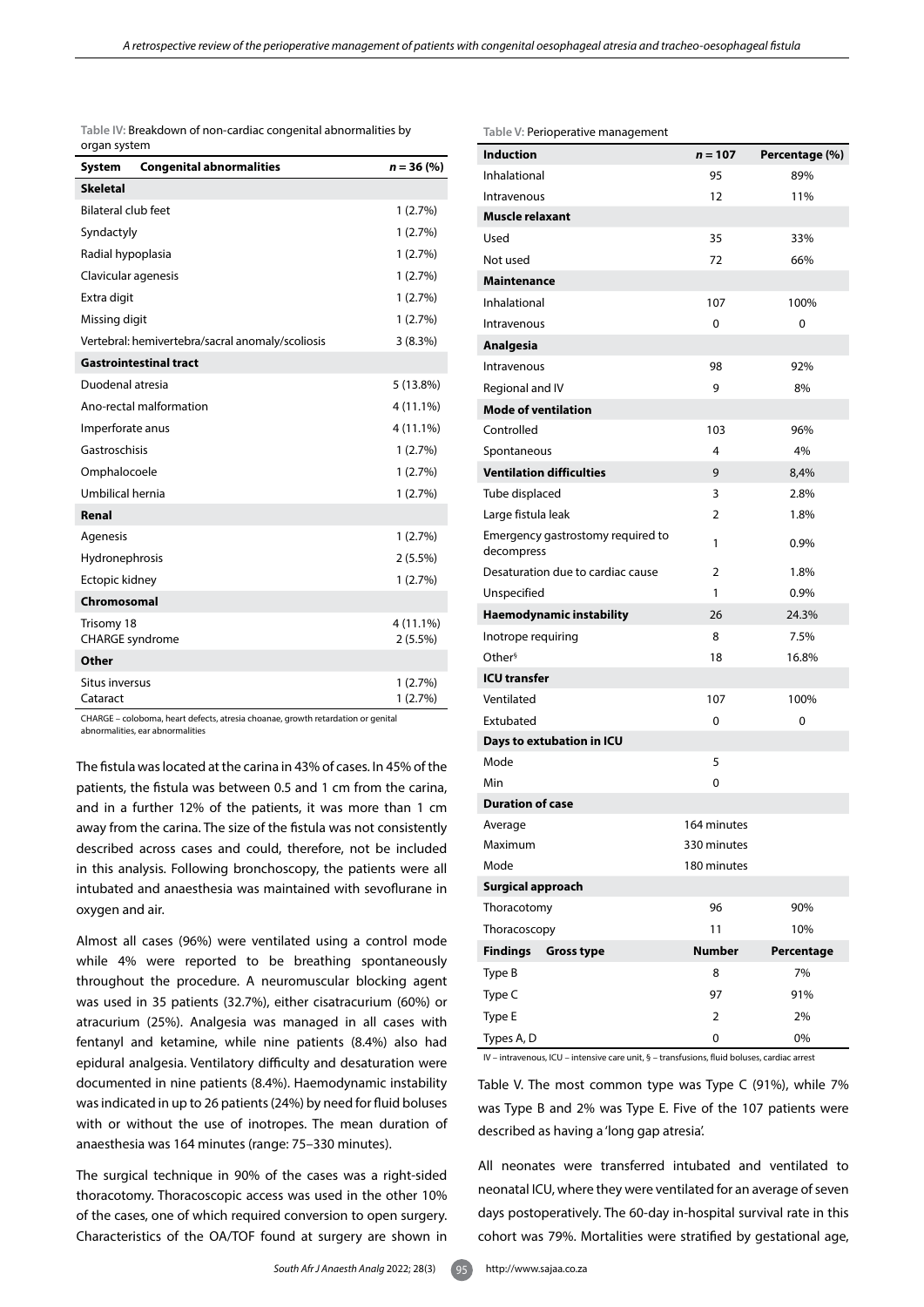| <b>Factors contributing to</b><br>mortality |                       | Number of mortalities $n = 22$ (%) |             |                                  |  |
|---------------------------------------------|-----------------------|------------------------------------|-------------|----------------------------------|--|
| <b>Birthweight</b>                          |                       |                                    |             |                                  |  |
| < 2000 q                                    |                       |                                    | 13 (59%)    |                                  |  |
| $> 2000$ g                                  |                       |                                    | 9 (41%)     |                                  |  |
| <b>Cardiac comorbidity</b>                  |                       |                                    |             |                                  |  |
| Major                                       |                       |                                    | 13 (59%)    |                                  |  |
| Minor                                       |                       |                                    | 6 (27%)     |                                  |  |
| None                                        |                       |                                    | 3(14%)      |                                  |  |
| <b>Preoperative ventilation</b>             |                       |                                    |             |                                  |  |
| Yes<br>18 (82%)                             |                       |                                    |             |                                  |  |
| No                                          |                       | 4 (18%)                            |             |                                  |  |
| <b>Okamoto</b><br>class                     | n (%)                 | <b>Survived</b>                    | <b>Died</b> | <b>Survival rate</b><br>by class |  |
| ı                                           | 60 (56%)              | 54                                 | 6           | 90%                              |  |
| Ш                                           | 15 (14.2%)            | 12                                 | 3           | 80%                              |  |
| Ш                                           | 21 (19.6%)            | 14                                 | 7           | 66%                              |  |
| IV                                          | 11 (10.2%)            | 5                                  | 6           | 45%                              |  |
|                                             | Overall survival rate | 79.4%                              |             |                                  |  |

**Table VI:** Mortalities and survival rates by Okamoto class

birth weight, cardiac comorbidity and preoperative ventilation (Table VI).

#### **Discussion**

The most recent large, prospective, observational crosssectional study of 146 patients with congenital OA/TOF was undertaken across 52 units in Italy via survey in 2011.<sup>7</sup> In their study, the majority of the patients were examined by antenatal ultrasound and the diagnosis of OA was suspected in 29.6% of the cases. Polyhydramnios was the most frequent finding in 55% of the patients examined antenatally.6 This is in direct contrast to our patient population, where the majority were diagnosed postnatally. This led to delays in transfer to the appropriate referral centre which could provide both paediatric surgical expertise and neonatal intensive care service. Only four patients in our cohort were transferred to the centre on the day of birth. Surgical intervention for OA/TOF is recommended on the first or second day of life.<sup>1</sup> However, our population experienced delays in transfer of 3–4 days on average. A 2011 audit carried out by Knottenbelt et al.<sup>7</sup> on patients with OA/TOF in Australia and New Zealand, reported first surgical intervention on average at 1.3 days post-birth. Although the Italian and Australian research did not comment on the incidence of preoperative pneumonia, these studies do report the need for preoperative mechanical ventilation for respiratory distress in 26.7% and 18.8% of the patients, respectively.<sup>6,7</sup> Similarly, in a United Kingdom-based study, Burge et al.<sup>8</sup> reported that 36.4% of their 151-patient cohort required preoperative mechanical ventilation, although the indication was often prematurity and respiratory distress. In a multi-institutional retrospective cohort study of 356 patients conducted from 2009 to 2014 in the USA, the incidence of preoperative mechanical ventilation was 20.9% and the indication cited was prematurity and congenital heart disease.<sup>9</sup>

In this review, the incidence of preoperative pneumonia was shown to be 39%, with 52% of patients requiring mechanical ventilation. Of the 67 patients who were transferred after day two of life, 46% required ventilation for pneumonia as opposed to 27% of the patients who were transferred in by day two of life. It is, therefore, demonstrated that OA/TOF patients in the South African context have a higher incidence of pneumonia and requirement of preoperative ventilation than patients from developed countries. This could be linked to the delay in diagnosis and transfer to a specialist centre.

The incidence of major congenital cardiac comorbidity in this cohort (25%) was similar to that of other studies (30%).<sup>1,5</sup> In four of the patients with cardiac anomalies, Edward's syndrome (Trisomy 18) was diagnosed via chromosomal analysis postoperatively. In these patients, OA and cardiac defects were accompanied by microcephaly, omphalocele, gastroschisis and choanal atresia, either separately or in combination. Of the patients, 54% had a patent foramen ovale (PFO) or patent ductus arteriosus (PDA) at the preoperative echocardiogram but these were described as non-contributory to the haemodynamic status of the neonates at rest.

The VACTERL association of structural abnormalities (vertebral, ano-rectal, cardiac, tracheo-oesophageal, renal and limb) is commonly associated in patients with OA/TOF. The incidence of at least three of these lesions reported in other studies was variable from 12-30%.<sup>1,6,7</sup> In this study, the incidence of VACTERL association was 5%. Skeletal defects were the most common abnormality, followed by ano-rectal malformations.

In the 1960s, Waterston's initial risk stratification system included the factors of low birth weight, preoperative pneumonia and associated congenital abnormalities.<sup>10</sup> By the 1990s, Spitz et al.<sup>11</sup> found preoperative pneumonia to be so rarely encountered as to propose a new risk classification which considered only the birth weight and presence or absence of congenital cardiac comorbidity in its prediction of survival rate. Okamoto et al.4 modified the Spitz classification in 2009. The two predictive factors were still birth weight and presence of cardiac comorbidities but included four categories from low risk to high risk.

The survival rates in this study deviated from those in Okamoto's particularly in the Class 1 and Class 4 risk profiles with a lower survival rate of 90% in Class 1 and a higher survival rate of 45% in Class 4. The differences can be explained by our higher rate of preoperative pneumonia, which is rare in other cohorts, as well as by slight differences in inclusion and exclusion criteria between the study groups. In our study, the factors leading to an increased mortality rate included low birth weight, major cardiac comorbidity and preoperative ventilation.

Difficulties in placing the endotracheal tube (ETT) and ventilating the OA/TOF patients are often encountered at induction and other key points in the surgery, such as turning to left lateral position and lung retraction.<sup>1,12</sup> A large fistula in a Type C configuration can result in gastric distention and acute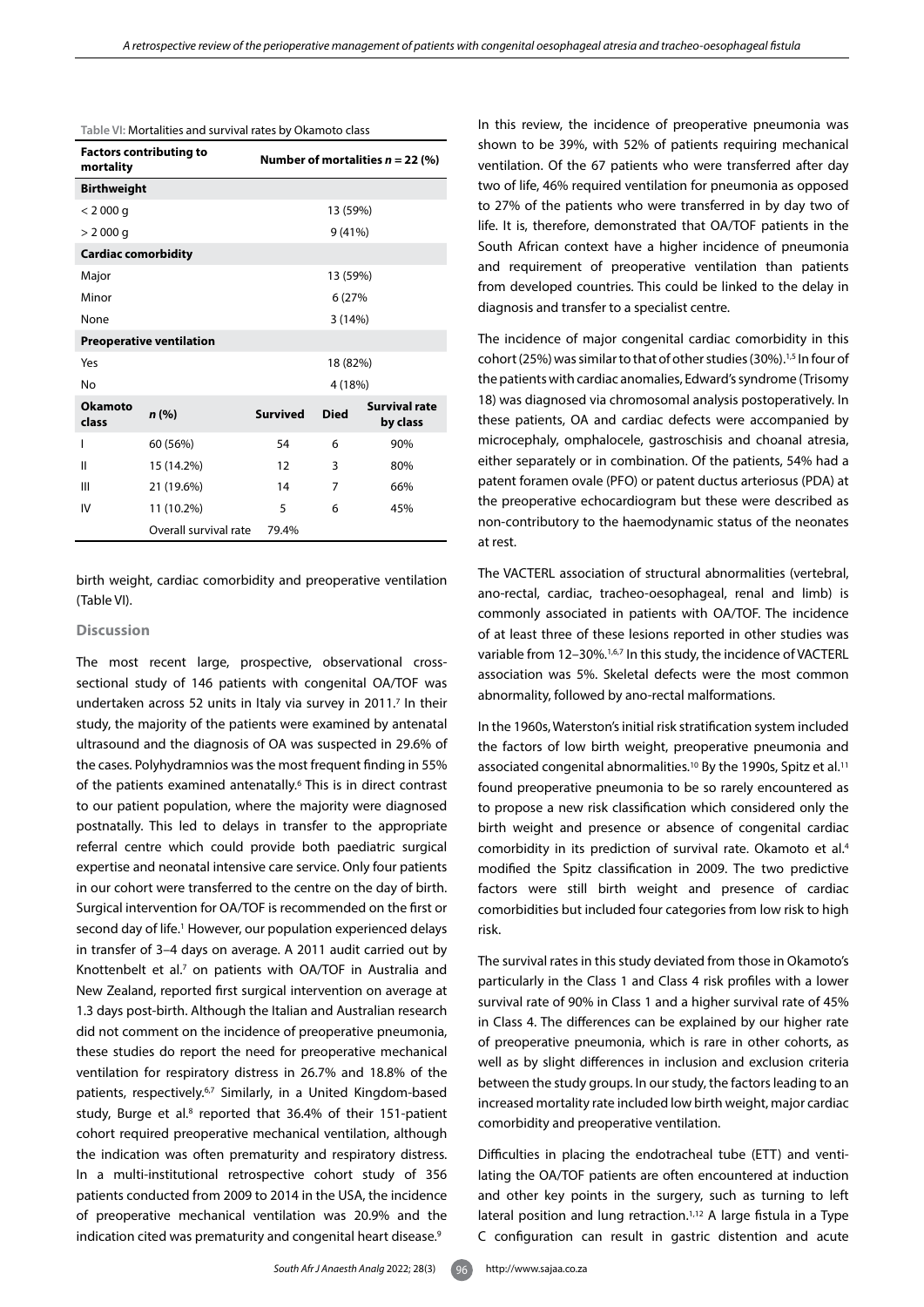ventilatory compromise. Placement of the ETT tip can be guided by flexible bronchoscopy and occlusion of a large fistula by a Fogarty catheter has been described in other texts.<sup>5,12</sup> In this cohort, ETT dislodgement was the most common (2.8%) documented complication intraoperatively requiring repositioning of the tube. Additionally, gastric distention necessitated an emergency gastrostomy in one of the cases. Maintaining spontaneous breathing prior to ligation of the fistula is beneficial as the negative pressure allows preferential ventilation of the lungs instead of the digestive tract.<sup>5</sup> In a patient with compromised lungs, this can result in inadequate minute ventilation and hypercapnia. In our cohort, 98% of patients were maintained with positive pressure ventilation (PPV). Knottenbelt et al.<sup>7</sup> reported the use of neuromuscular blockers in 64% of patients for intubation and 98% of patients during maintenance and thoracotomy. The incidence of ventilation difficulties found in that cohort was 6.9%.

Intraoperative haemodynamic instability is usually only anticipated in patients with sepsis or patients with cardiac abnormalities.5 The incidence of haemodynamic instability was not reported in other studies. In our study, intraoperative haemodynamic support was needed in patients requiring preoperative ventilation and patients with major cardiac abnormalities.

All of our patients were ventilated for at least 24 hours in the neonatal ICU and for 3–5 days in 44.8% of the cases. Factors affecting the timing of extubation in our cohort included the patient's gestational age, weight, presence of cardiac comorbidity or pneumonia as well as surgical factors such as the tension on the anastomosis, ease of the operation or complications encountered. Additionally, the adequacy of analgesia contributes to the predicted success of liberation from the ventilator. In our study, patients were usually extubated by day five postoperatively following further radiographic study (contrast swallow). A prospective audit by Burge et al.<sup>8</sup> of 151 patients with OA/TOF in the United Kingdom and Ireland described a postoperative ventilation period on average of three days. This compares with the Australian/New Zealand cohort, which had 35% extubated by 48 hours postoperatively and 12.9% extubated on the table. Reasons for differences in this parameter can be attributed to specific institutional policies which would request routine elective mechanical ventilation postoperatively.

## *Strengths and limitations*

As a retrospective study, the researchers were able to collate information from over ten years which has allowed analysis of a large cohort for what is a relatively infrequently encountered pathology.

The source for data collection, however, was not purposefully designed and there were many variations in the manner in which information was recorded on the anaesthetic charts, surgical operative record, and in-patient charts. Much of the required detail regarding difficulties encountered with intubation and

*South Afr J Anaesth Analg* 2022; 28(3) 97 http://www.sajaa.co.za

ventilation was not available as there was no dedicated space to record this by the anaesthesia provider. A prospective audit would better provide more specific information. This study also only reports on those patients accessing public sector healthcare in a single institution.

## **Conclusion**

Although the survival rate of OA/TOF is improving globally, there are still many challenges to overcome in our setting. In this cohort, the lack of antenatal diagnosis, delay in transfer and delay in surgery was linked to a high incidence of preoperative pneumonia requiring ventilatory support. There is a high incidence of associated congenital anomalies in these patients. Inhalational induction of anaesthesia and PPV was not associated with an increased rate of intraoperative complications. Haemodynamic instability is more likely to be encountered in those patients with preoperative pneumonia and major cardiac comorbidities. Improvements in antenatal care policies focusing on prenatal diagnosis and early postnatal diagnosis would assist in timeous referral of these patients to the appropriate facility. Risk stratification for postoperative mortality should consider the requirement for preoperative ventilation, the presence of major cardiac comorbidities and low birth weight in our setting. A prospective observational study of OA/TOF involving multiple institutions in South Africa would be valuable to further delineate the risk factors for poor outcomes and improve risk stratification in these patients.

## *Conflict of interest*

The authors declare no conflict of interest.

#### *Funding source*

No funding was required.

#### *Ethical approval*

Ethical approval was obtained from the University of KwaZulu-Natal Biomedical Research Ethics Committee (BE526/18) and hospital approval was obtained at Inkosi Albert Luthuli Central Hospital (IALCH), Durban, South Africa.

## *ORCID*

M Balkisson **iD** <https://orcid.org/0000-0001-7062-9961> B Kusel <https://orcid.org/0000-0002-7575-9957> AM Torborg **D** <https://orcid.org/0000-0002-1584-0112>

**References**

- 1. Knottenbelt G, Skinner A, Seefelder C. Tracheo-oesophageal fistula (TOF) and oesophageal atresia (OA). Best Pract Res Clin Anaesthesiol. 2010;24(3):387-401. https://doi.org/10.1016/j.bpa.2010.02.010.
- 2. Cywes S, Davies MR, Louw JH. Oesophageal atresia and tracheo-oesophageal fistula. S Afr Med J. 1976;50(12):483-90. https://doi.org/10.1016/0022-3468(7 7)90341-4.
- 3. Shaw-Smith C. Oesophageal atresia, tracheo-oesophageal fistula, and the VACTERL association: review of genetics and epidemiology. J Med Genet. 2006;43(7):545-54. https://doi.org/10.1136/jmg.2005.038158.
- 4. Okamoto T, Takamizawa S, Arai H, et al. Esophageal atresia: prognostic classification revisited. Surgery. 2009;145(6):675-81. https://doi.org/10.1016/j. surg.2009.01.017.
- 5. Broemling N, Campbell F. Anesthetic management of congenital tracheoesophageal fistula. Paediatr Anaesth. 2011;21(11):1092-9. https://doi. org/10.1111/j.1460-9592.2010.03377.x
- 6. Pini Prato A, Carlucci M, Bagolan P. A cross-sectional nationwide survey on esophageal atresia and tracheoesophageal fistula. J Pediatr Surg. 2015;50(9):1441-56. https://doi.org/10.1016/j.jpedsurg.2015.01.004.